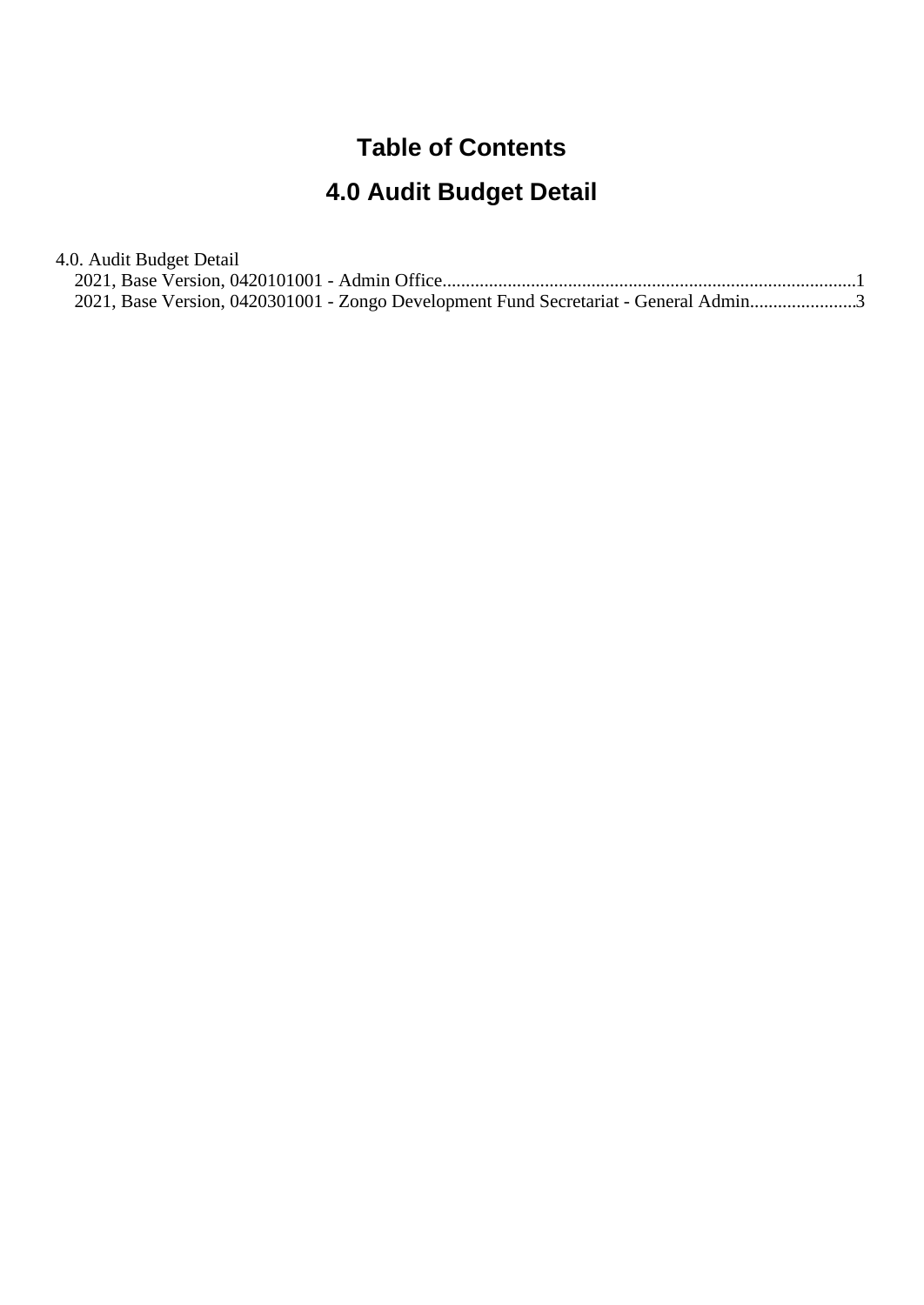<span id="page-1-0"></span>

**Ministry:** 042 - Ministry for Inner City and Zongo development **Department:** 04201 - Headquarters **Organisation:** 0420101001 - Admin Office **Government Function:** 00000 - Unspecified Gov. Function **Location:** 0000000 - UnSpecified Location

| 0420101001 - Admin Office                                           | 1,119,025 |
|---------------------------------------------------------------------|-----------|
| 11001 - Central GoG & CF                                            | 1,119,025 |
| 320101 - 10.1 Achieve income growth of bottom 40% of population     | 69,686    |
| 04201 - P1. Management And Administration                           | 69,686    |
| 04201001 - SP1.1 General Administration and Finance                 | 69,686    |
| <b>Unspecified Project</b>                                          | 69,686    |
| 085101 - Internal management of the organisation                    | 69,686    |
| 22101 - Materials and Office Consumables                            | 9,686     |
| 2210101 - Printed Material and Stationery                           | 1,862     |
| 2210102 - Office Facilities, Supplies and Accessories               | 3,000     |
| 2210103 - Refreshment Items                                         | 4,824     |
| 22107 - Training, Seminar and Conference Cost                       | 60,000    |
| 2210702 - Seminars/Conferences/Workshops/Meetings Expenses - Foreig | 60,000    |
| <b>Unspecified Policy</b>                                           | 1,049,339 |
| 04201 - P1. Management And Administration                           | 1,049,339 |
| 04201001 - SP1.1 General Administration and Finance                 | 1,049,339 |
| <b>Unspecified Project</b>                                          | 1,049,339 |
| <b>Unspecified Operations</b>                                       | 1,049,339 |
| 2111001 - Established Post                                          | 207,366   |
| 21111 - Non Established Post                                        | 392,000   |
| 2111105 - Secondment                                                | 12,000    |
| 2111106 - Limited Engagements                                       | 380,000   |
| 21112 - Other Allowances                                            | 449,973   |
| 2111203 - Car Maintenance Allowance                                 | 20,000    |
| 2111204 - Bereavement Allowance                                     | 20,000    |
| 2111208 - Funeral Grants                                            | 15,000    |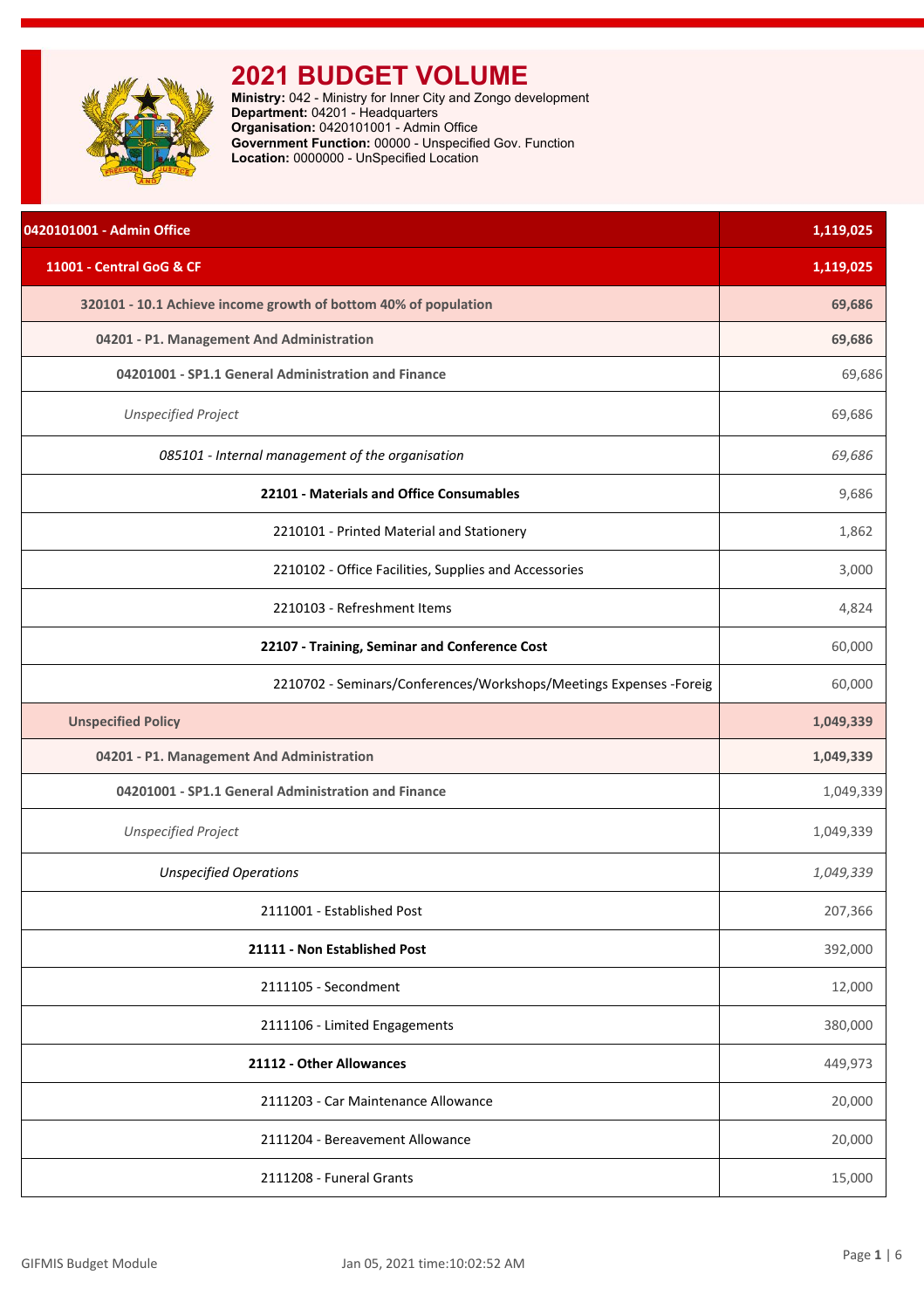

**Ministry:** 042 - Ministry for Inner City and Zongo development **Department:** 04201 - Headquarters **Organisation:** 0420101001 - Admin Office **Government Function:** 00000 - Unspecified Gov. Function **Location:** 0000000 - UnSpecified Location

| 2111213 - Watchman Allowance            | 6,418   |
|-----------------------------------------|---------|
| 2111221 - Training Allowance            | 40,000  |
| 2111225 - Boards / Committees Allownace | 151,500 |
| 2111227 - Clothing Allowance            | 4,263   |
| 2111229 - Acting Allowance              | 111,250 |
| 2111233 - Entertainment Allowance       | 8,362   |
| 2111234 - Fuel Allowance                | 50,000  |
| 2111238 - Overtime Allowance            | 10,000  |
| 2111245 - Domestic Servants Allowance   | 8,266   |
| 2111247 - Utility Allowance             | 4,914   |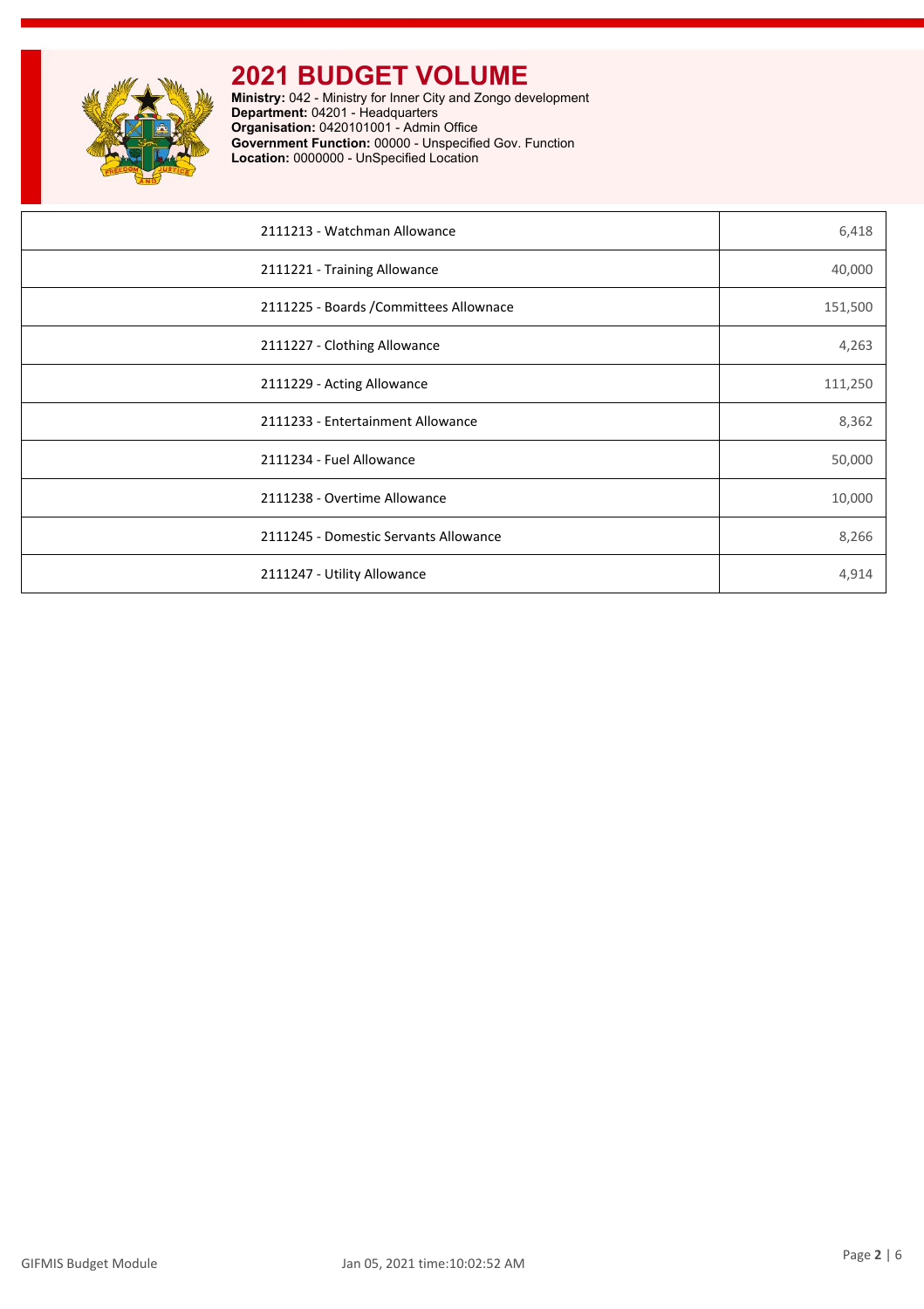<span id="page-3-0"></span>

| 0420301001 - Zongo Development Fund Secretariat - General Admin | 6,898,930 |
|-----------------------------------------------------------------|-----------|
| 11001 - Central GoG & CF                                        | 6,898,930 |
| 320101 - 10.1 Achieve income growth of bottom 40% of population | 5,758,930 |
| 04202 - P2. Inner-City And Zongo Development                    | 5,758,930 |
| 04202001 - 2.1 Zongo Infrastructure Development                 | 5,758,930 |
| <b>Unspecified Project</b>                                      | 5,758,930 |
| 085101 - Internal management of the organisation                | 4,368,930 |
| 22101 - Materials and Office Consumables                        | 995,000   |
| 2210101 - Printed Material and Stationery                       | 400,000   |
| 2210102 - Office Facilities, Supplies and Accessories           | 150,000   |
| 2210103 - Refreshment Items                                     | 50,000    |
| 2210104 - Medical Supplies                                      | 60,000    |
| 2210105 - Drugs                                                 | 30,000    |
| 2210107 - Electrical Accessories                                | 60,000    |
| 2210111 - Other Office Materials and Consumables                | 165,000   |
| 2210117 - Teaching and Learning Materials                       | 20,000    |
| 2210118 - Sports, Recreational and Cultural Materials           | 40,000    |
| 2210119 - Household Items                                       | 20,000    |
| 22102 - Utilities                                               | 540,000   |
| 2210201 - Electricity charges                                   | 200,000   |
| 2210202 - Water                                                 | 160,000   |
| 2210203 - Telecommunications                                    | 100,000   |
| 2210204 - Postal Charges                                        | 40,000    |
| 2210205 - Sanitation Charges                                    | 40,000    |
| 22103 - General Cleaning                                        | 80,000    |
| 2210301 - Cleaning Materials                                    | 40,000    |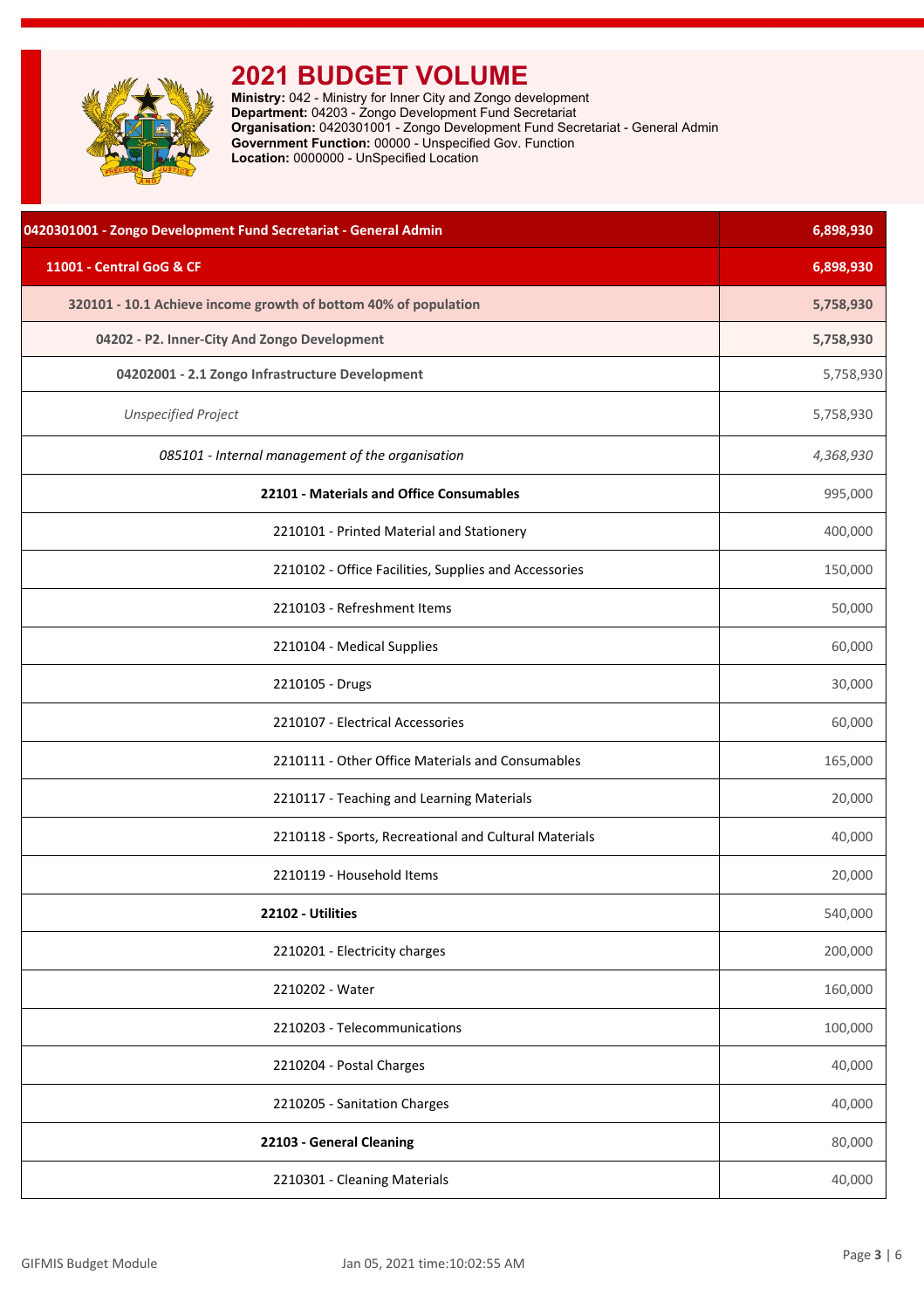

| 2210302 - Contract Cleaning Service Charges                        | 40,000    |
|--------------------------------------------------------------------|-----------|
| 22104 - Rentals/Lease                                              | 545,000   |
| 2210401 - Office Accommodations                                    | 250,000   |
| 2210404 - Hotel Accommodations                                     | 150,000   |
| 2210405 - Rental of Land and Buildings                             | 100,000   |
| 2210408 - Rental of Furniture and Fittings                         | 30,000    |
| 2210409 - Rental of Plant and Equipment                            | 15,000    |
| 22105 - Travel and Transport                                       | 1,360,000 |
| 2210502 - Maintenance and Repairs - Official Vehicles              | 350,000   |
| 2210503 - Fuel and Lubricants - Official Vehicles                  | 300,000   |
| 2210505 - Running Cost - Official Vehicles                         | 150,000   |
| 2210511 - Local travel cost                                        | 160,000   |
| 2210515 - Foreign Travel Cost and Expenses                         | 400,000   |
|                                                                    |           |
| 22106 - Repairs and Maintenance                                    | 200,000   |
| 2210604 - Maintenance of Furniture and Fixtures                    | 200,000   |
| 22107 - Training, Seminar and Conference Cost                      | 448,930   |
| 2210702 - Seminars/Conferences/Workshops/Meetings Expenses -Foreig | 168,930   |
| 2210708 - Refreshments                                             | 80,000    |
| 2210710 - Staff Development                                        | 200,000   |
| 22108 - Consultancy Expenses                                       | 200,000   |
| 2210801 - Local Consultants Fees (Companies)                       | 200,000   |
| 085203 - Scheme of Service                                         | 300,000   |
| 22107 - Training, Seminar and Conference Cost                      | 300,000   |
| 2210702 - Seminars/Conferences/Workshops/Meetings Expenses -Foreig | 200,000   |
| 2210710 - Staff Development                                        | 100,000   |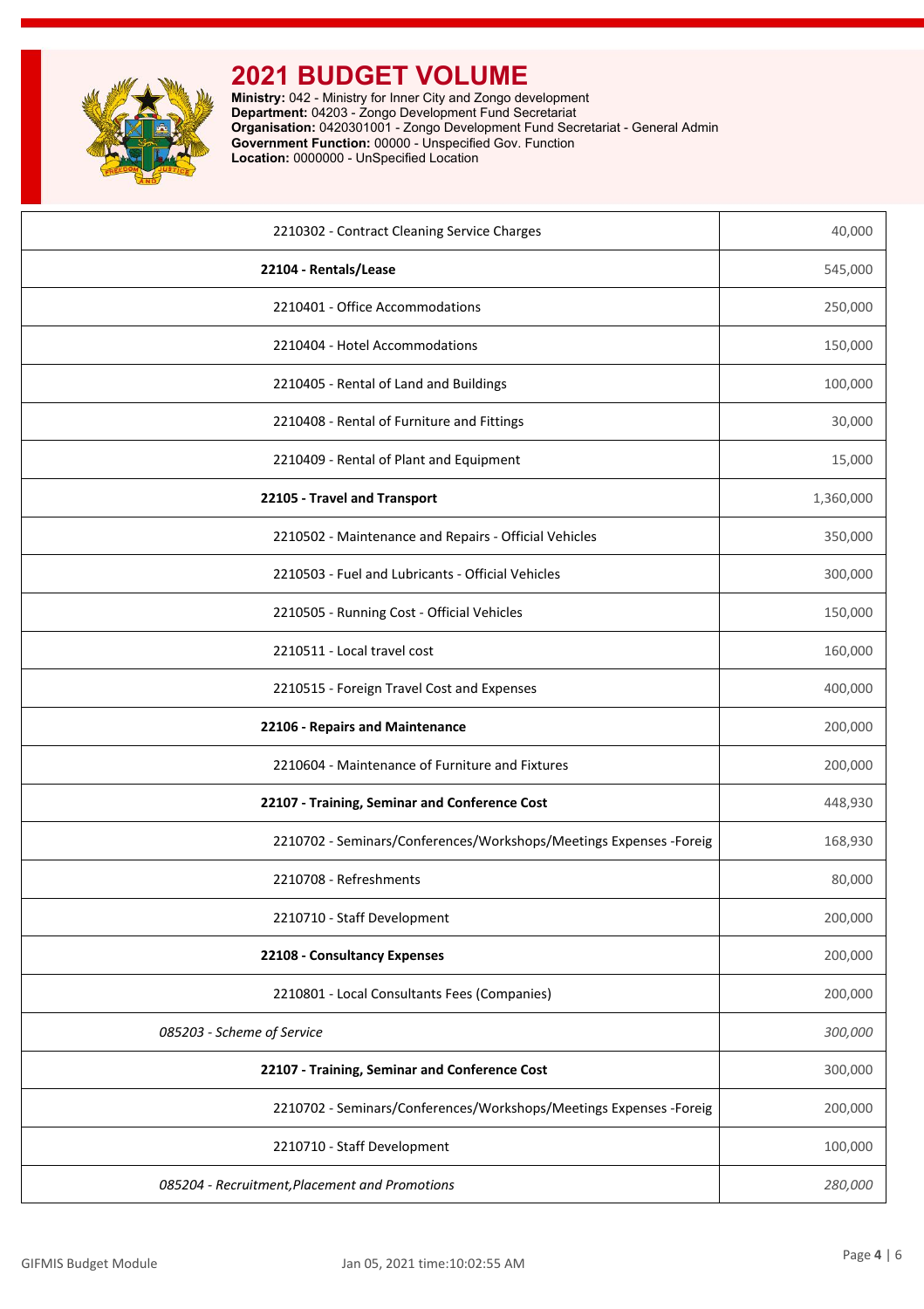

| 22107 - Training, Seminar and Conference Cost                       | 280,000   |
|---------------------------------------------------------------------|-----------|
| 2210702 - Seminars/Conferences/Workshops/Meetings Expenses - Foreig | 120,000   |
| 2210710 - Staff Development                                         | 160,000   |
| 085206 - Manpower Skills Development                                | 320,000   |
| 22107 - Training, Seminar and Conference Cost                       | 320,000   |
| 2210709 - Seminars/Conferences/Workshops - Domestic                 | 320,000   |
| 085801 - Research and Development                                   | 320,000   |
| 22105 - Travel and Transport                                        | 270,000   |
| 2210510 - Other Night allowances                                    | 100,000   |
| 2210511 - Local travel cost                                         | 70,000    |
| 2210513 - Local Hotel Accommodation                                 | 100,000   |
| 22107 - Training, Seminar and Conference Cost                       | 50,000    |
| 2210711 - Public Education and Sensitization                        | 50,000    |
| 085802 - Development and Management of Database                     | 170,000   |
| 22107 - Training, Seminar and Conference Cost                       | 70,000    |
| 2210709 - Seminars/Conferences/Workshops - Domestic                 | 50,000    |
| 2210711 - Public Education and Sensitization                        | 20,000    |
| 22108 - Consultancy Expenses                                        | 100,000   |
| 2210801 - Local Consultants Fees (Companies)                        | 100,000   |
| 320102 - 10.3 Ensure equality by eliminating inequality laws        | 1,140,000 |
| 04202 - P2. Inner-City And Zongo Development                        | 1,140,000 |
| 04202001 - 2.1 Zongo Infrastructure Development                     | 1,140,000 |
| <b>Unspecified Project</b>                                          | 1,140,000 |
| 085601 - Planning and Policy Formulation                            | 360,000   |
| 22107 - Training, Seminar and Conference Cost                       | 60,000    |
| 2210709 - Seminars/Conferences/Workshops - Domestic                 | 60,000    |